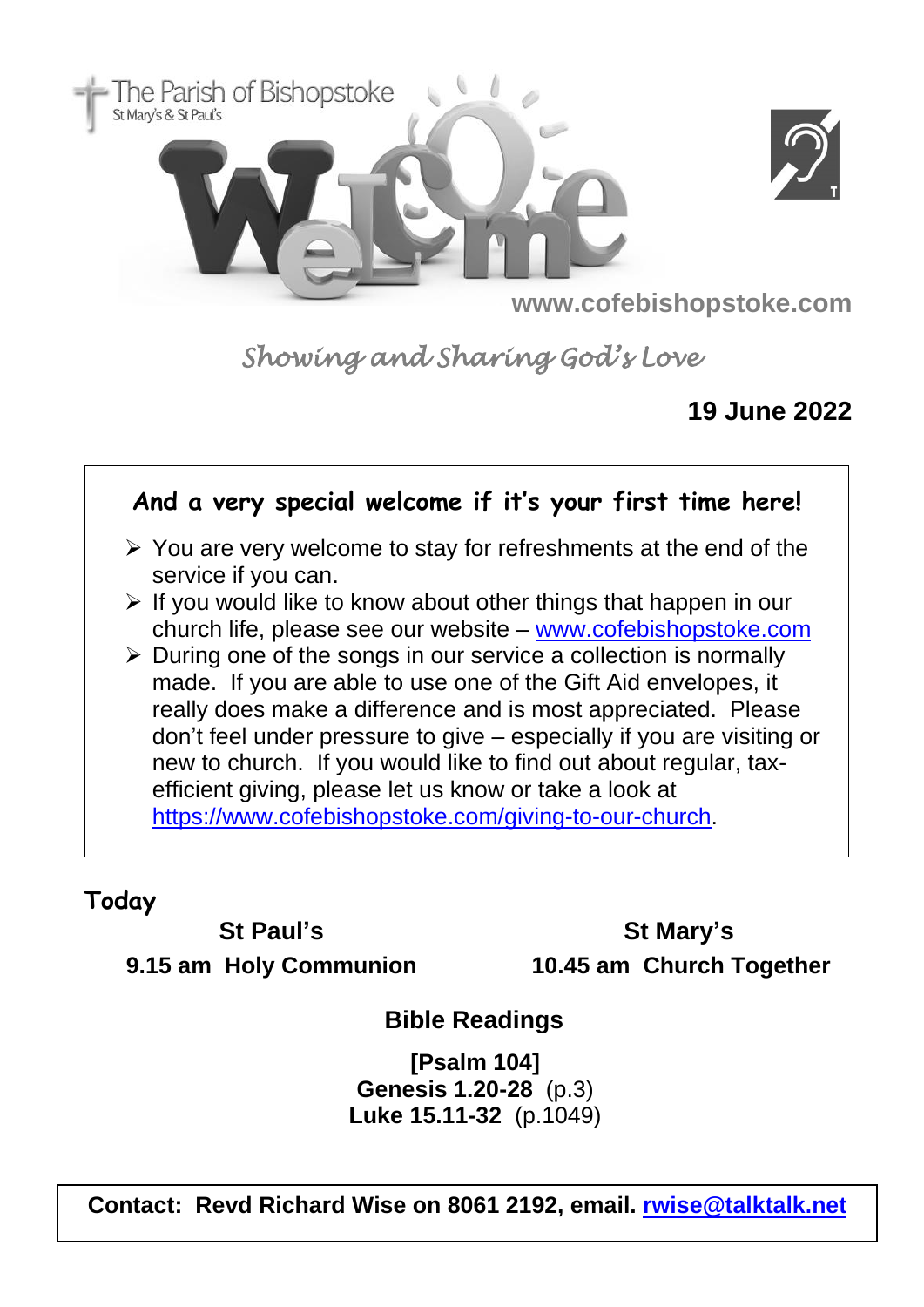# **Collects / Prayers for this week**

O God, the strength of all those who put their trust in you, mercifully accept our prayers and, because through the weakness of our mortal nature we can do no good thing without you, grant us the help of your grace, that in the keeping of your commandments we may please you both in will and deed; through Jesus Christ your Son our Lord, who is alive and reigns with you, in the unity of the Holy Spirit, one God, now and for ever. **Amen.**

Almighty God, give us reverence for all creation and respect for every person, that we may mirror your likeness in Jesus Christ our Lord. **Amen.**

## **Items for prayer…**

- **the unwell** Alison, Jackie, Pam, Joan & Vic, Vivian, Phil, Joy, Tracy, Maureen, Caroline, Matthew & his young family, Robert, Fiona, Simon, William, Shane, Kath
- **Baptism**  Darcey, next Sunday; her family and friends who come
- **our parish**  those who live in Underwood Road
- **Unshakeable youth**  meeting on Saturday; all the young people who come and their leaders
- **young people in our parish** all doing exams at the moment
- **our Eco team**  all they do to help us to care for God's creation; their work towards our becoming an Eco Church
- **creation care** please pray for ourselves and all the world to take the necessary action to stem climate change and damage to the environment
- **the 2022 Lambeth Conference**  to find out more, please go to <https://www.lambethconference.org/lcalls/>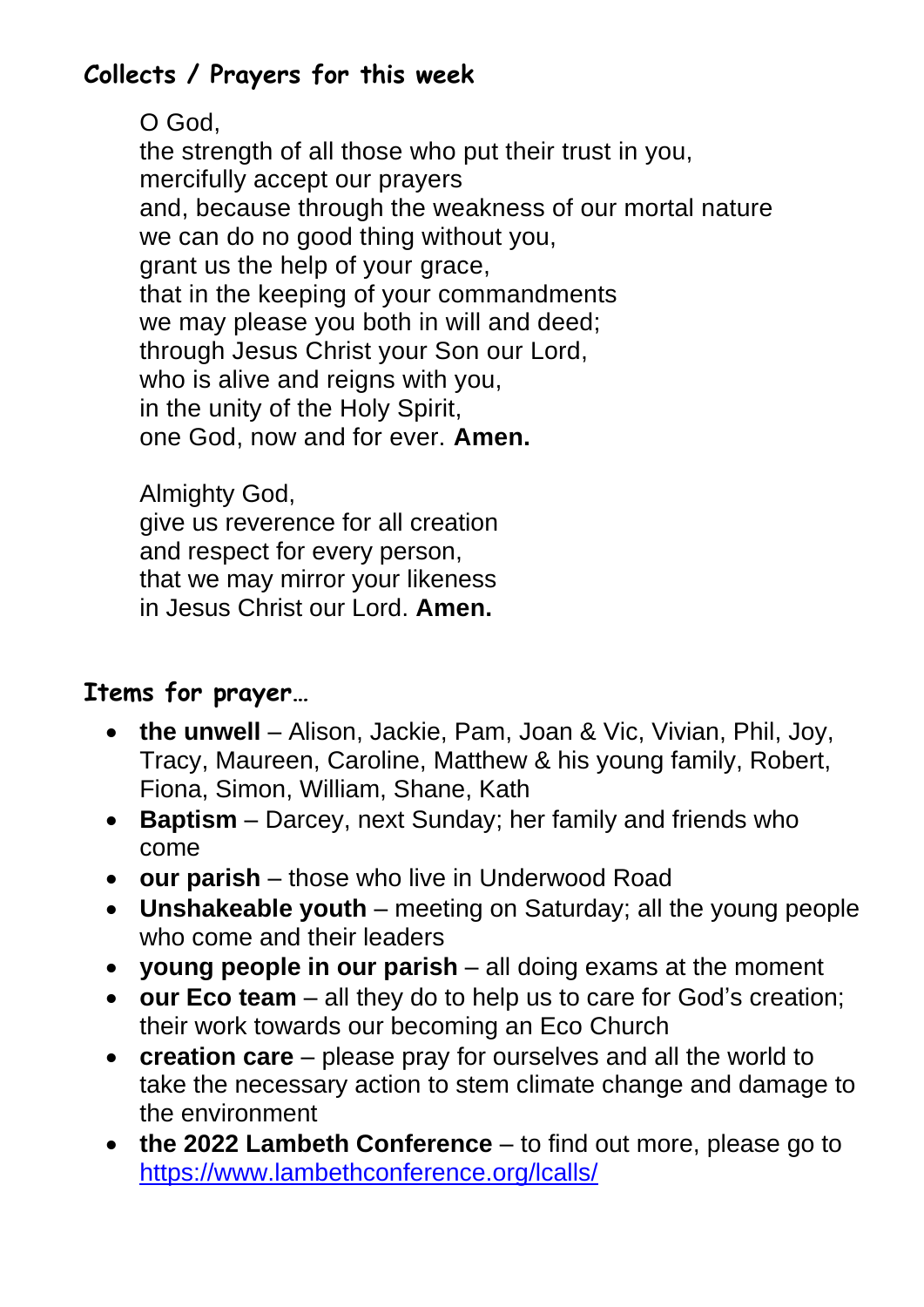- **peace**  between Ukraine and Russia; in other places where there is conflict between peoples or military occupation
- **Covid-19** everyone affected by this in any way; those whose mental health is being challenged; those in the Developing World and vaccination equity; the life and witness of the church at this time

# **WHAT'S HAPPENING?**

#### **This Week**

| Mon  |              | 3 pm       | Prayer Healing Fellowship (St Paul's) |
|------|--------------|------------|---------------------------------------|
|      |              | 3.30 pm    | Communion service (Bishopstoke Park)  |
|      |              | 7.45 pm    | PCC meeting (St Mary's)               |
| Tues |              | 9.30 am    | Morning Prayer (Methodist Church)     |
|      |              | $9.45$ am  | Tots & Tinies toddlers (St Mary's)    |
| Wed  |              | 12.30 pm   | Churches Together in BiFOHH (Zoom)    |
|      |              | 8 pm       | Compline / Night Prayer (Zoom)        |
|      | <b>Thurs</b> | 9.30 am    | Holy Communion - BCP (St Paul's)      |
|      |              | 6.30 pm    | English lesson (St Paul's)            |
| Sat  |              | 6.30 pm    | Unshakeable youth (St Mary's)         |
| Sun  |              | 8 am       | Holy Communion – BCP (St Mary's)      |
|      |              | $9.15$ am  | Holy Communion (St Paul's)            |
|      |              | $10.45$ am | Church Together (St Mary's)           |
|      |              |            |                                       |

**This morning** we are holding a 'Climate Sunday' and are very pleased to welcome Victor Humphrey, former professor at Southampton University and a member of the Diocesan Environment Group, as our speaker.

Following Church Together we will have a picnic in the churchyard (or in church if the weather isn't good) for anyone who would like to stay. If you'd like to go on to Martin and Margaret's Open Garden afterwards (please see below), we can hopefully organise some car-sharing.

**Covid safety measures** There is now no need to wear face coverings for any events in our church buildings, but you can obviously continue to do so if you wish. If you would like to sit apart from others, please feel free to do so.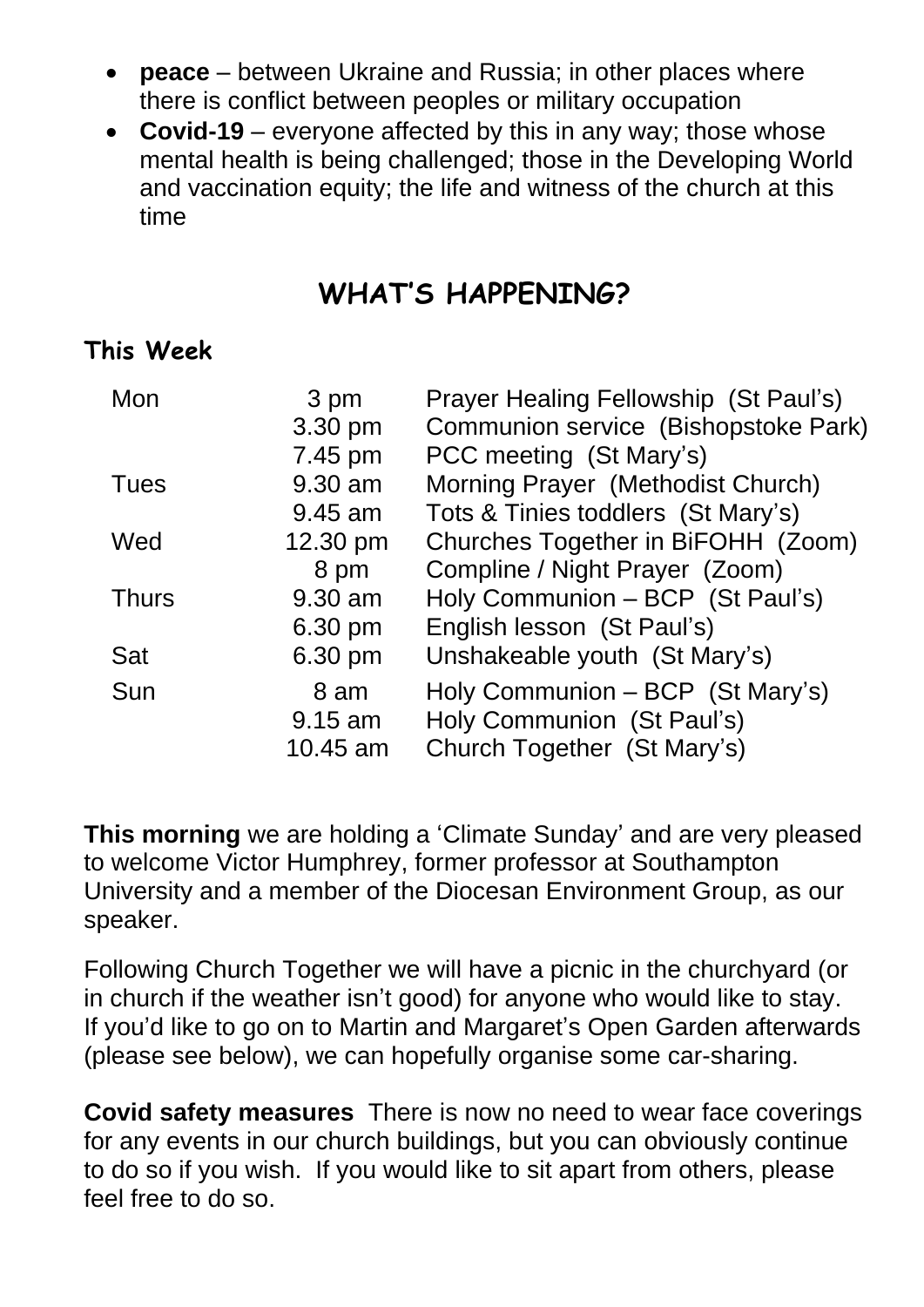**Open Garden** As part of the National Garden Scheme, Martin & Margaret are opening their garden at 5 Oakfields, Boyatt Wood SO50 4RP for charity THIS AFTERNOON from  $2 - 5$  pm. Adults  $- \, \text{E4}$ , children – free. There will be teas and plants for sale. Well behaved dogs are welcome, and there is wheelchair access.

**Café @ St Mary's** Our next café will be on Saturday 16 July from 10 am – 12.30 pm.As usual, it will be just £2 for a drink and delicious slice of cake, and there will be additional stalls. If you would like to donate homemade cakes, have your own stall, or help in any other way, please contact Wendy Dale on 8064 2292. Otherwise, please just come along if you can – and do invite friends!

**Christian Aid Week** We are very pleased to let you know that we raised a total of £1419.10 this year (not including Gift Aid) for Christian Aid. Thank you so much for all your giving and fundraising which made this possible, including the café and plant sale. It's a wonderful result!

**St Paul's altar cloth** We are looking for someone who would be willing to wash and iron the cloth for the communion table at St Paul's about three times per year. If you would like to do this, please let Richard know. Many thanks.

**PCC Secretary** We are very grateful to Monica for being our PCC Secretary for several years, but she would now like to hand this on to someone else. It involves taking minutes at our monthly PCC meetings (normally 9 per year) on Monday evenings and typing them up. If you would be interested in doing this or would like to find out more, please let Richard know. Many thanks.

**The Ration Challenge** This involves living on the very small rations that a refugee is given for one week. Jenny Meldrum is undertaking it again THIS WEEK and would be very grateful to receive sponsorship from friends in church. You can find her fundraising page at <https://www.rationchallenge.org.uk/jennifer-meldrum>If you can't give online or would rather not, you are welcome to bring a donation to church. Please put it in an envelope marked 'Ration Challenge' and add your name if you wish. If Jenny is at the service, please give it directly to her; otherwise, please give it to Richard, who can pass it on. Many thanks!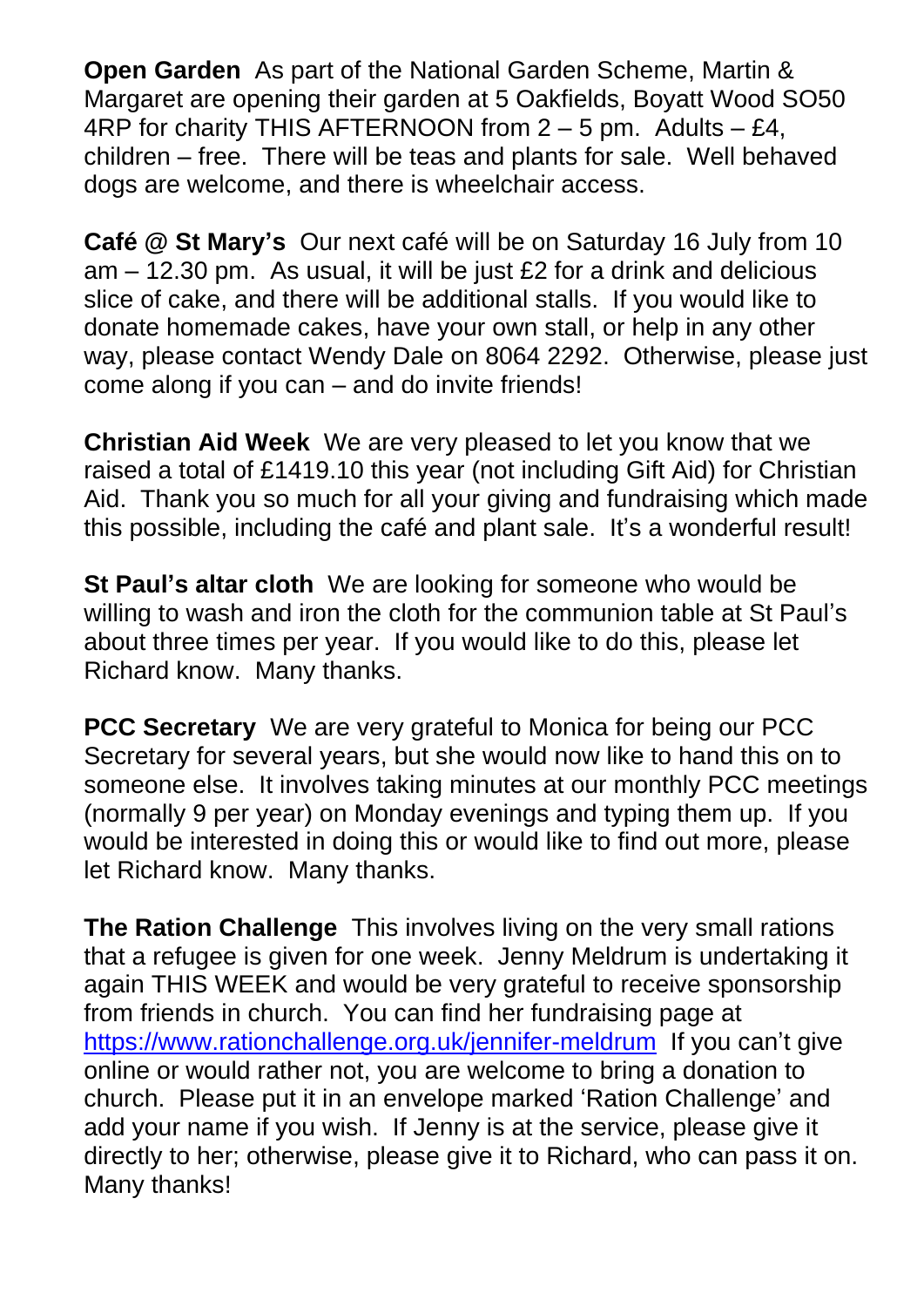**Eastleigh Basics Bank** are always very grateful for our support, and at the moment, due to the rise in the cost of living, the need is greater than ever. Donations of food can be made at many local supermarkets, the Basics Bank in Wells Place, or brought to church. At the moment, they are in particular need of:

- Tinned meat, fish, fruit
- Instant meals (pot noodles, pasta sauces)
- Cook in sauce jars
- Desserts (rice pudding, Angel Delight, jelly, sponge puddings, custard)
- Long grain rice
- Porridge
- Biscuits
- Sugar
- UHT / longlife milk
- Coffee
- Squash
- Toilet rolls
- Shampoo
- Deodorant
- Toothpaste
- Toothbrushes
- Baby wipes
- Nappies (sizes  $4+, 5+, 6+)$
- Feminine hygiene products
- Washing up liquid
- Dog food

You can see the most up-to-date list on their [website](https://eastleighbasicsbank.co.uk/) as well as the supermarkets which receive donations. Many thanks for whatever you are able to give.

**Recycling** We encourage you to bring your standard milk bottle tops (red, green, blue or orange) to church, as someone is very kindly willing to take them to be recycled.If you use tetra paks (e.g. with fruit juice or milk in), please bring them to church in carrier bags (washed out but still with lids) or leave them outside the Rectory, and Richard is happy to take them to a recycling point when he passes.He can also take Pringle (or similar) tubes to the same place.

**Church compost bins** We have compost bins in St Mary's churchyard (near the hedge on the east side of the church) and at St Paul's (at the front on the left-hand side of the car park). You are very welcome to put the following items in them: cut flowers, vegetable peelings, fruit cores and peel / skin, nettles, compostable cups. Please do not put plastic, dog poo, hedge cuttings, grass cuttings, horsetail weed or other food waste in the bin. If you have any queries, please contact Jenny on [compostjen@gmail.com](mailto:compostjen@gmail.com) Many thanks.